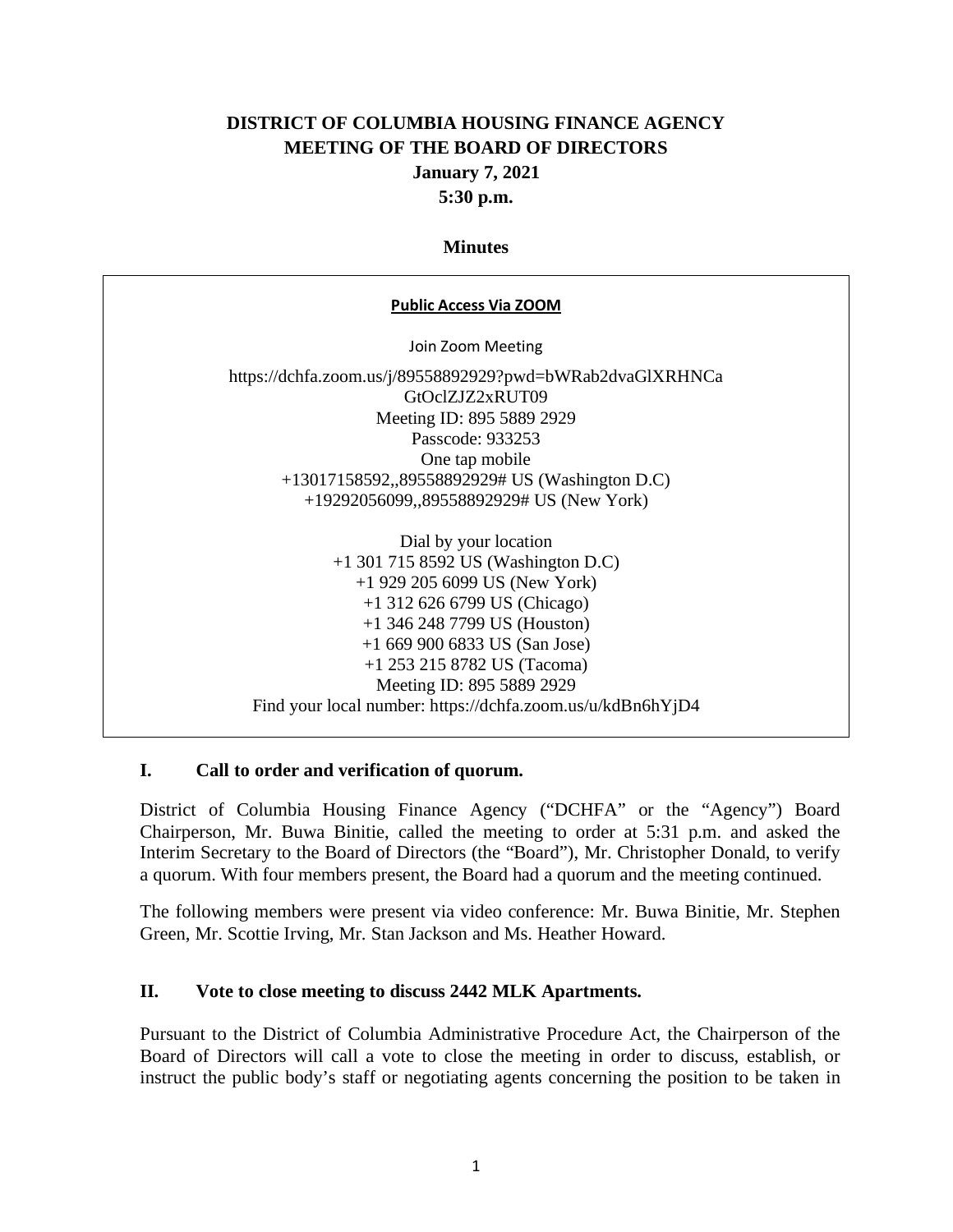negotiating 2442 MLK Apartments, because an open meeting would adversely affect matters related to the Agency. (D.C. Code  $\S2-575(b)(2)$ ).

Mr. Binitie called for a motion to close the meeting. Ms. Howard made a motion to close the meeting. The motion was properly seconded by Mr. Jackson. The motion passed by a chorus of ayes.

The meeting was closed at 5:32 p.m. and re-opened at 5:44 p.m.

# **III. Consideration of DCHFA Final Bond Resolution No. 2021-01 for 2442 MLK Apartments.**

Mr. Rodney Dew, Senior Analyst, Multifamily Neighborhood Lending & Investments ("MLNI"), presented the transaction to the Board. MLNI underwriting staff requests the approval of a final bond resolution from the Board for the issuance of tax exempt bonds in an amount not to exceed \$30,015,000 for 2442 MLK Apartments (the "Property").

MidAtlantic Realty Partners, LLC ("MRP") and Taylor Adams Associates ("TAA") are seeking to develop a ground-up affordable housing community in Anacostia's Martin Luther King Jr. Corridor, approximately 500 feet from the entrance to the Anacostia Metrorail Station in Ward 8.

The unit mix for the Property will consist of twenty-four (24) one-bedroom units, fifty-seven (57) two-bedroom units, and thirty-one (31) three-bedroom units all of which will be affordable at 50 percent or 30 percent of the Area Median Income ("AMI"). Six units will be Permanent Supportive Housing ("PSH") units and will be supported by a project based Local Rent Supplement Program ("LRSP") contract. Community Connections of DC will be providing supportive services for the PSH units.

Property amenities will include a business center, community room, on-site management, intercom system, and video surveillance. In-unit amenities will include central air conditioning, coat closet, washer/dryer, dishwasher, microwaves, oven, and refrigerators. There will also be a secure at-grade parking garage with forty-nine (49) free parking spaces.

The property will also include forty thousand (4,000) square feet of ground floor retail funded entirely by equity. The capital stack for the Property will consist of permanent financing of \$13,230,000, a \$16,500,000 Department of Housing and Community Development or ("DHCD") Housing Production Trust Fund ("HPTF") loan, \$20,600,000 in low income housing tax credit equity ("LIHTC"), and a \$1,900,000 Deferred Developer Fee. The total development cost is \$52,300,000 (\$467,000/unit), inclusive of acquisition, hard and soft costs, developer and financing fees, reserves and escrows. 2442 MLK LLC will be the owner and borrowing entity ("Sponsor" or "Borrower") in the transaction. On October 7, 2017, the Sponsor entered into a development agreement with Bethlehem Baptist Church ("BBC") to develop the Property site.

The developer has committed to a private placement with JPMorgan Chase and Raymond James will be the LIHTC investor for the transaction with credits priced at \$93.69 cents per one dollar federal tax credit.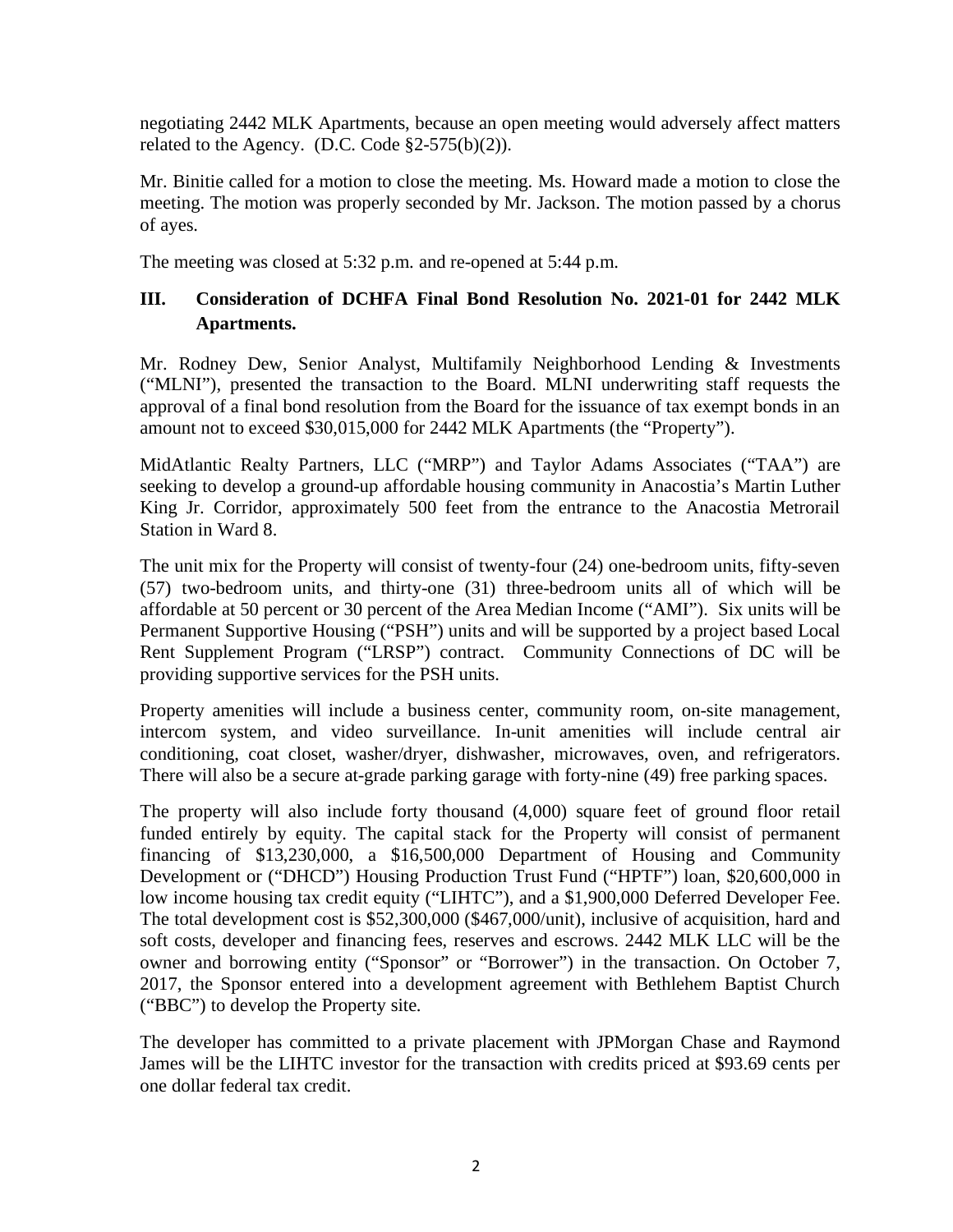The 0.01% managing member is 2442 MLK Operator LLC and consists of 2442 MLK MRP Partners LLC (66.67%) and 2442 MLK TAA LLC (33.33%). MRP will be the guarantor of the Project. At closing, 2442 MLK LLC will admit a 99.99% tax credit investor member into the partnership to facilitate the LIHTC equity investment.

The remaining members of the development team consist of McCullough Construction, LLC as general contractor, Moya Design Partners as architect, and Residential One as property manager.

Mr. Dew concluded the presentation and introduced members of the development team present via Zoom: Jordan Bishop, with Audobon Enterprise, Nick Gordon and Matt Robinson with MRP and David Jannarone with TAA. Mr. Dew then opened the floor for comments and questions.

There were no questions.

Mr. Binitie called for a vote to approve DCHFA Final Bond Resolution No. 2021-01 for 2442 MLK Apartments. Mr. Jackson made a motion on the resolution and Ms. Howard properly seconded the motion. Mr. Donald took a poll vote because the Agency is committing volume cap.

The resolution was unanimously approved.

# **IV. Vote to close meeting to discuss an Agency Personnel Matter.**

Pursuant to the District of Columbia Administrative Procedure Act, the Chairperson of the Board of Directors will call a vote to close the meeting in order to discuss the appointment, employment, assignment, promotion, performance evaluation, compensation, discipline, demotion, removal, or resignation of government appointees, employees, or officials because an open meeting would adversely affect personnel matters related to the Agency. (D.C. Code  $§2-575(b)(10)$ ).

Mr. Binitie called for a motion to close the meeting. Ms. Howard made a motion to close the meeting. The motion was properly seconded by Mr. Jackson. The motion passed by a chorus of ayes.

The meeting was closed at 5:52 p.m. and re-opened at 6:05 p.m.

# **V. Consideration of DCHFA Resolution 2021-01(G) Consideration of the Designation of Acting Executive Director/CEO Christopher E. Donald.**

Mr. Binitie discussed the search for a CEO and commended Mr. Donald for his leadership.

Mr. Binitie called for a vote to approve DCHFA Resolution 2021-01(G) for Consideration of the Designation of Acting Executive Director/CEO Christopher E. Donald. Mr. Green made a motion to approve the resolution; the motion was properly seconded by Mr. Jackson. Mr. Donald took a poll vote.

The resolution was unanimously approved.